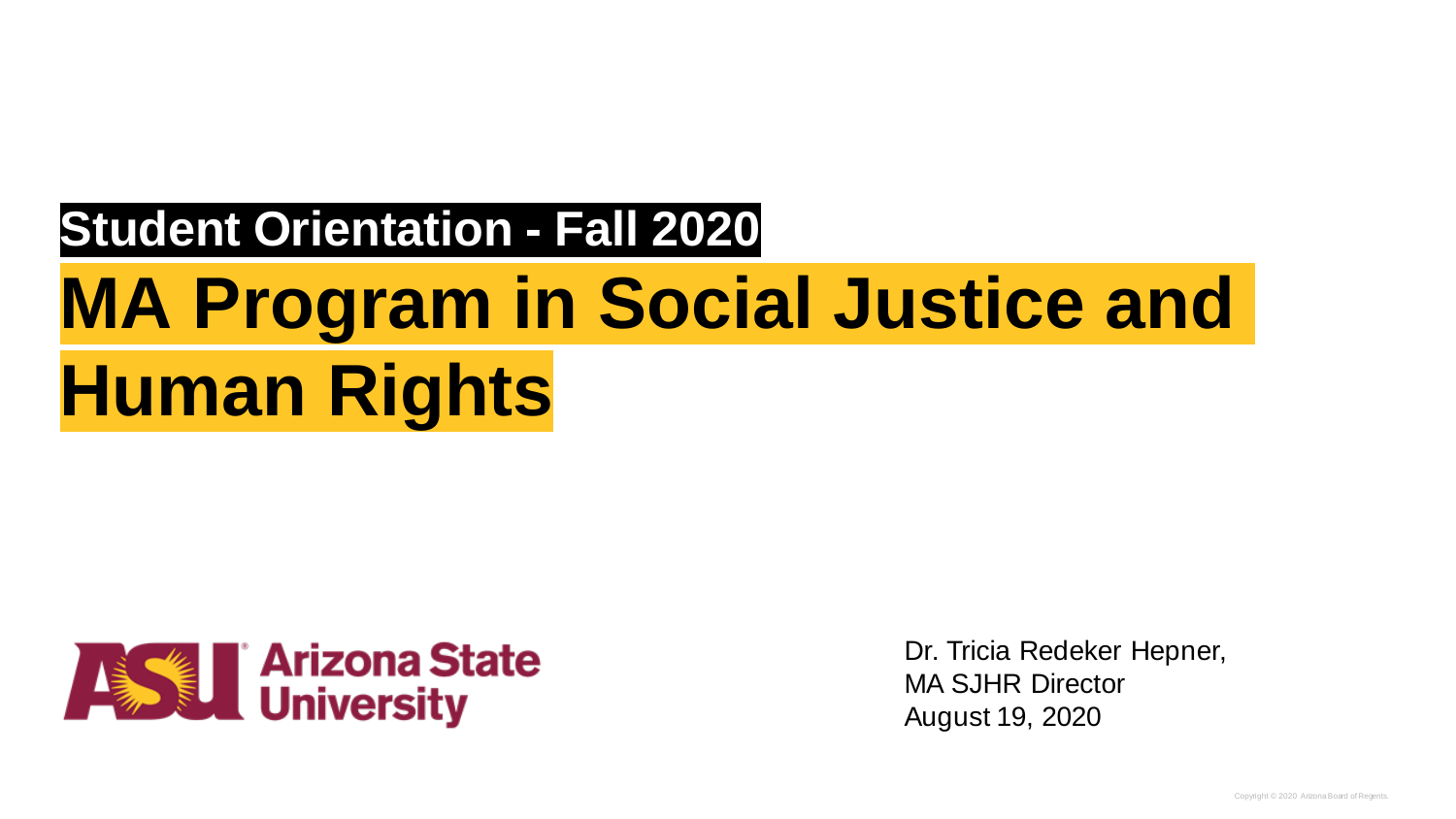

ASU is a **comprehensive public research university**, measured not by whom it excludes, but by whom it **includes** and how they **succeed**; advancing research and discovery of **public value**; and assuming **fundamental responsibility** for the **economic, social, cultural and overall health** of the communities it serves.

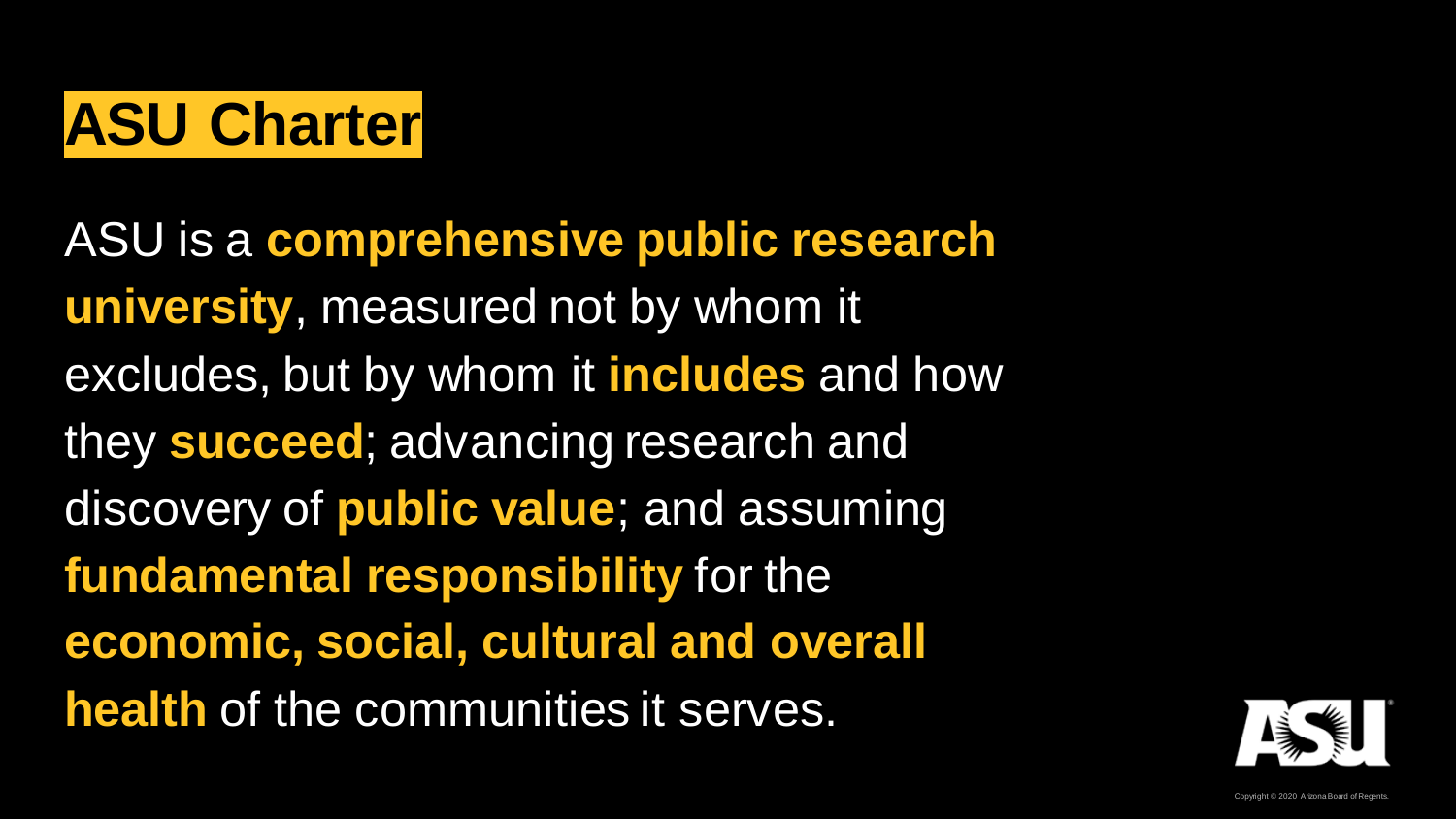**Agenda**

- **Welcome to ASU and SJHR!**
- **Who We Are, What We Do**
- **The Program**
- **New Initiatives**
- **Special Events**
- **Meet the Faculty and Students**
- **Q&A**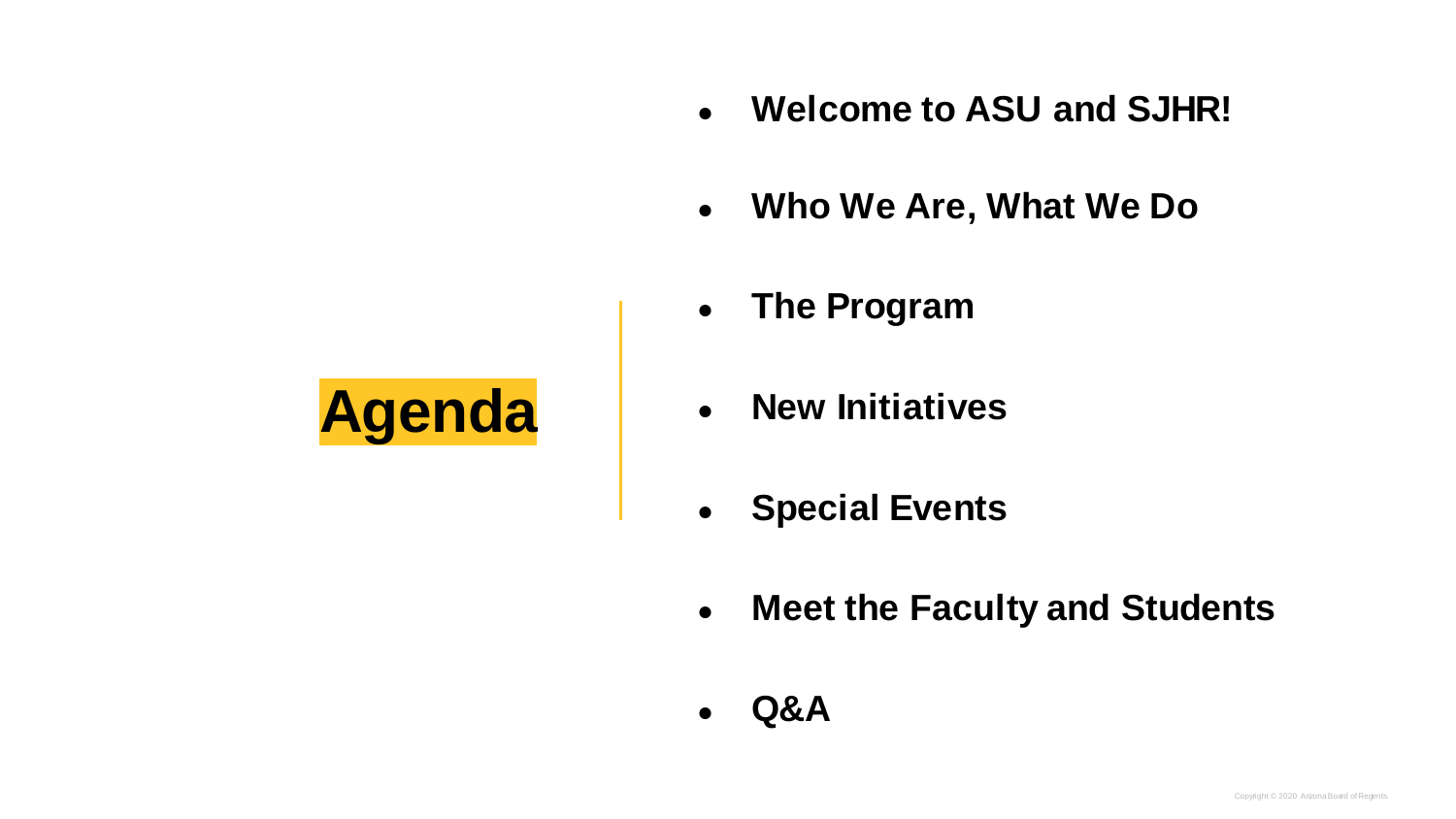### **Who We Are, What We Do**

### • SJHR: Needed Now More Than Ever!

### • Communities of/in Solidarity

### • Research, Praxis, Ethics

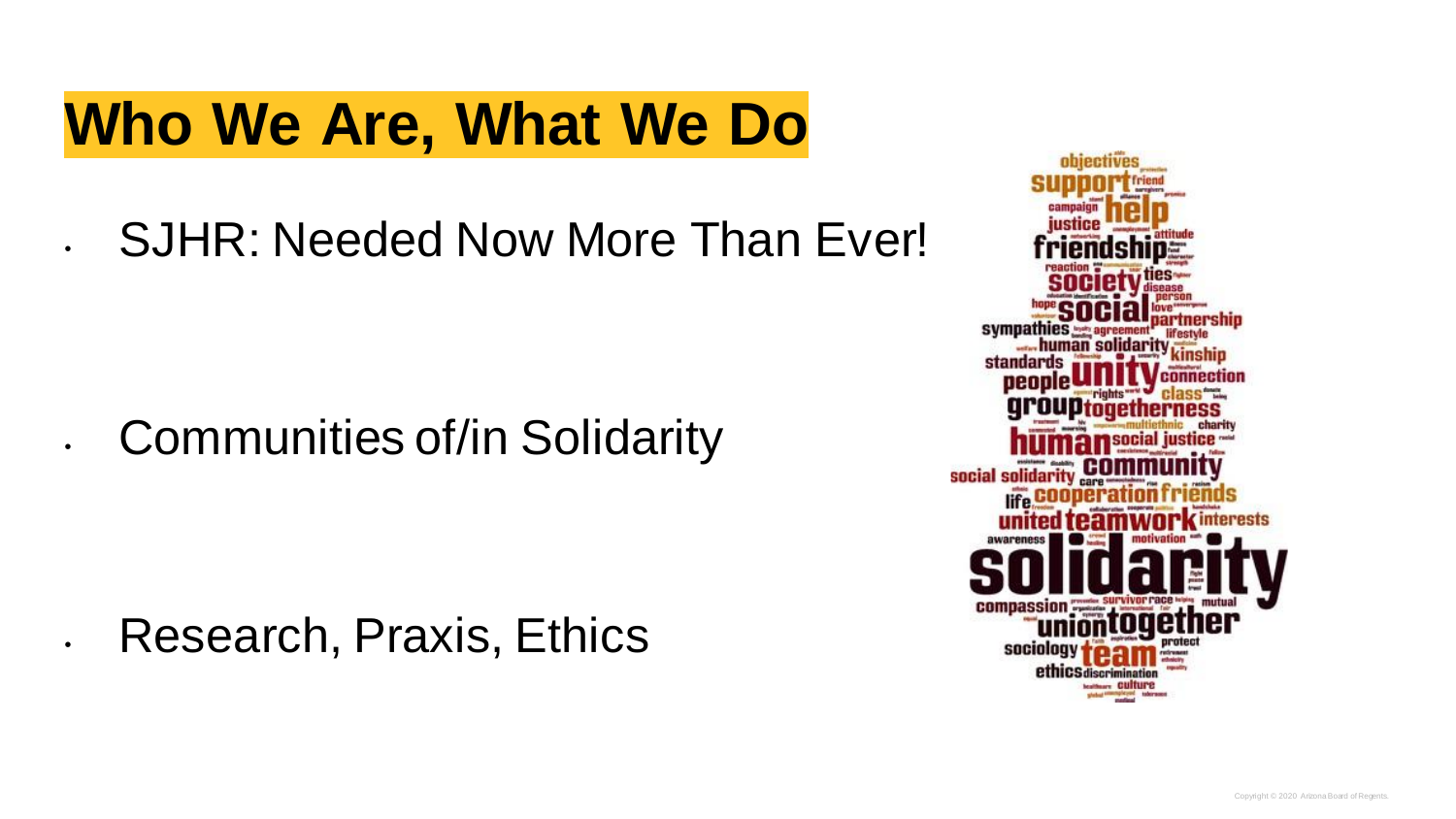### **The MA SJHR Program**

• The iPOS

- Faculty Advisers and Committees
- Program Structure (Tracks)
	- Course Checklist/Sequence
- Internships/Study Abroad
	- Culminating Experience (Applied Project/Thesis)

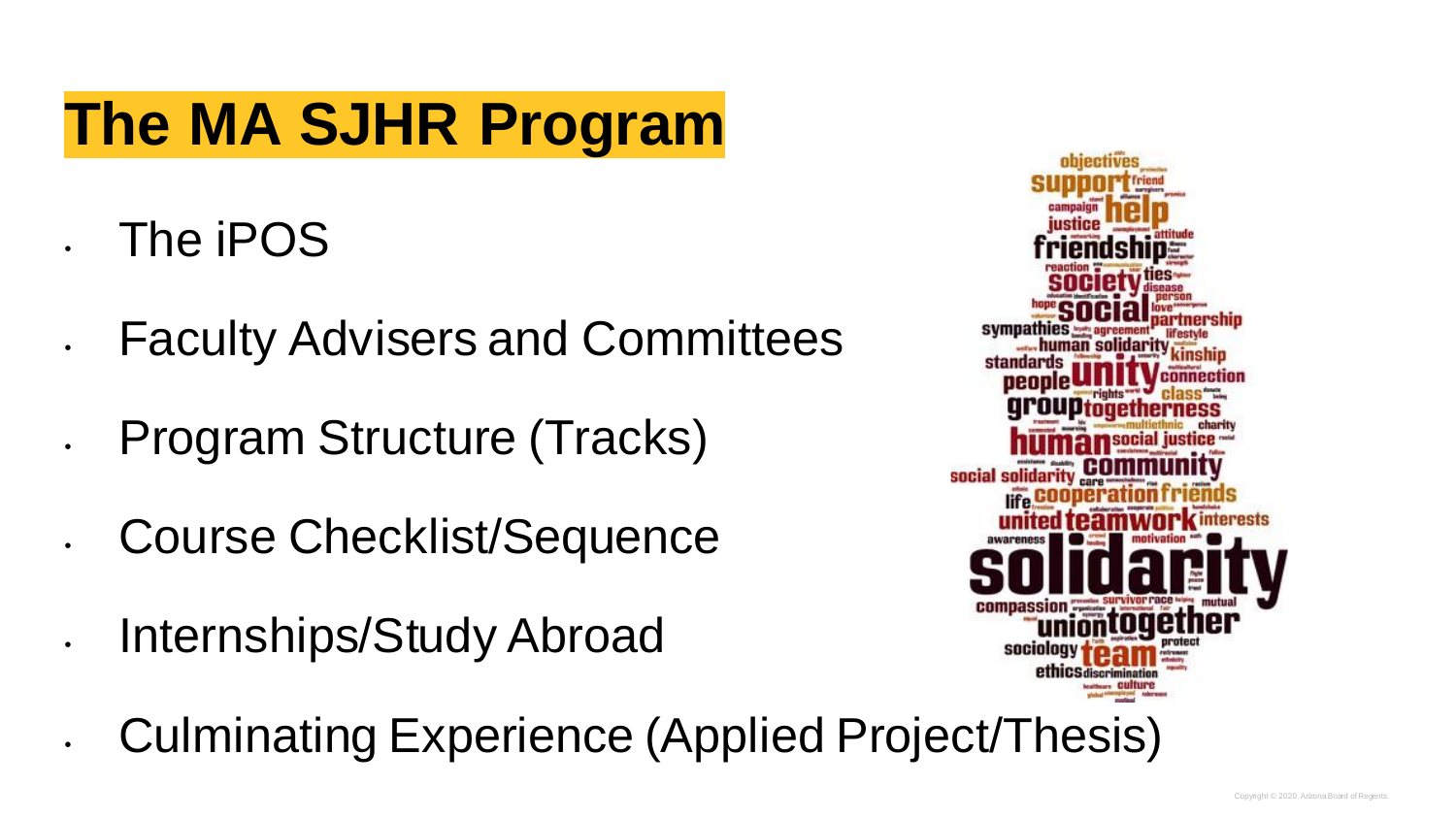### **The MA SJHR Program**

- Each student is encouraged to set up a meeting with the Director!
- Most important link for the next 2 years:
	- [https://newcollege.asu.edu/advising/graduate/](https://newcollege.asu.edu/advising/graduate/social-justice-and-human-rights-ma) social-justice-and-human-rights-ma

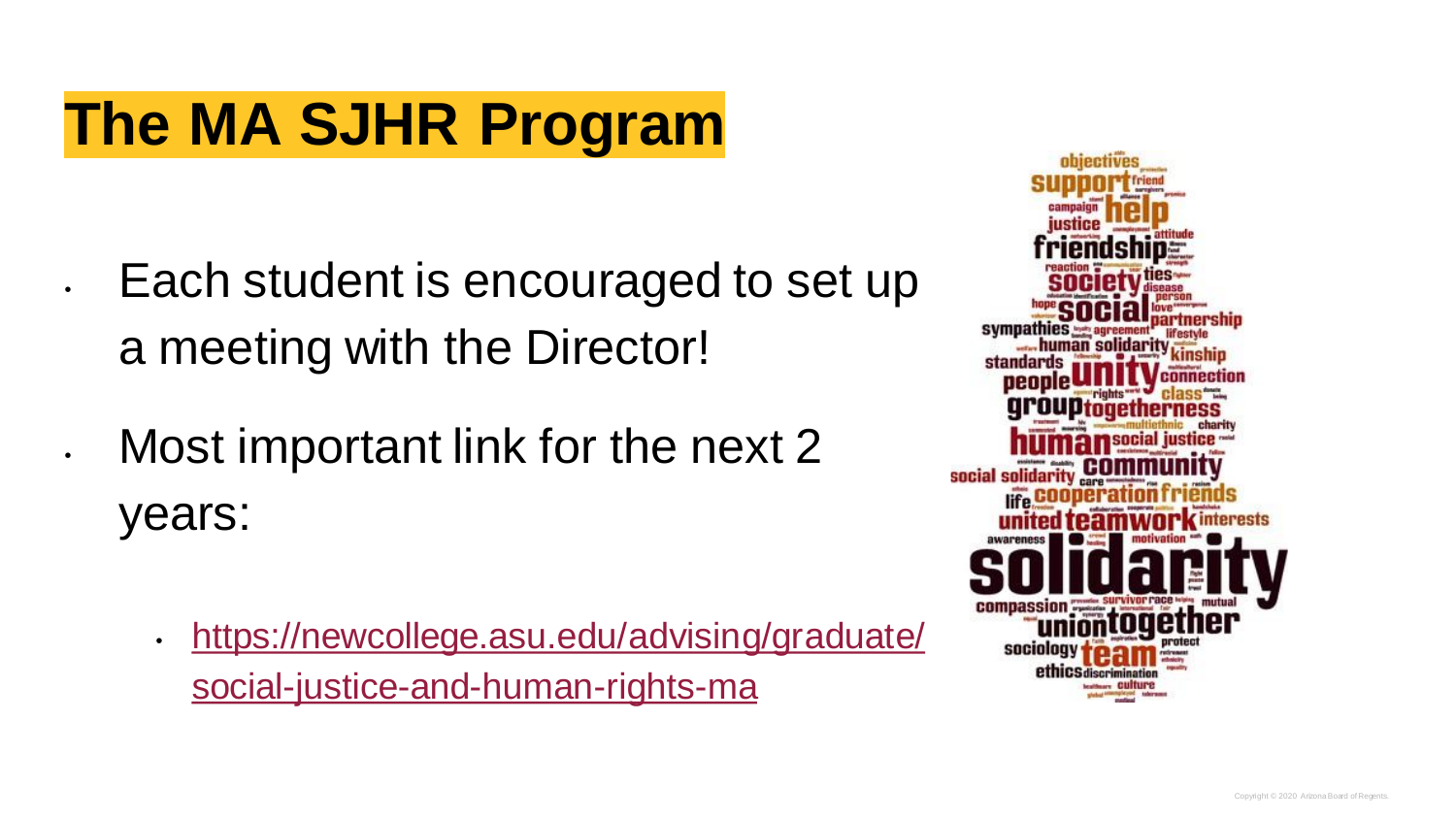### **The MA SJHR Program**

- Anticipating flexibility during COVID
	- Virtual options for internships
	- Course adaptations
	- Events

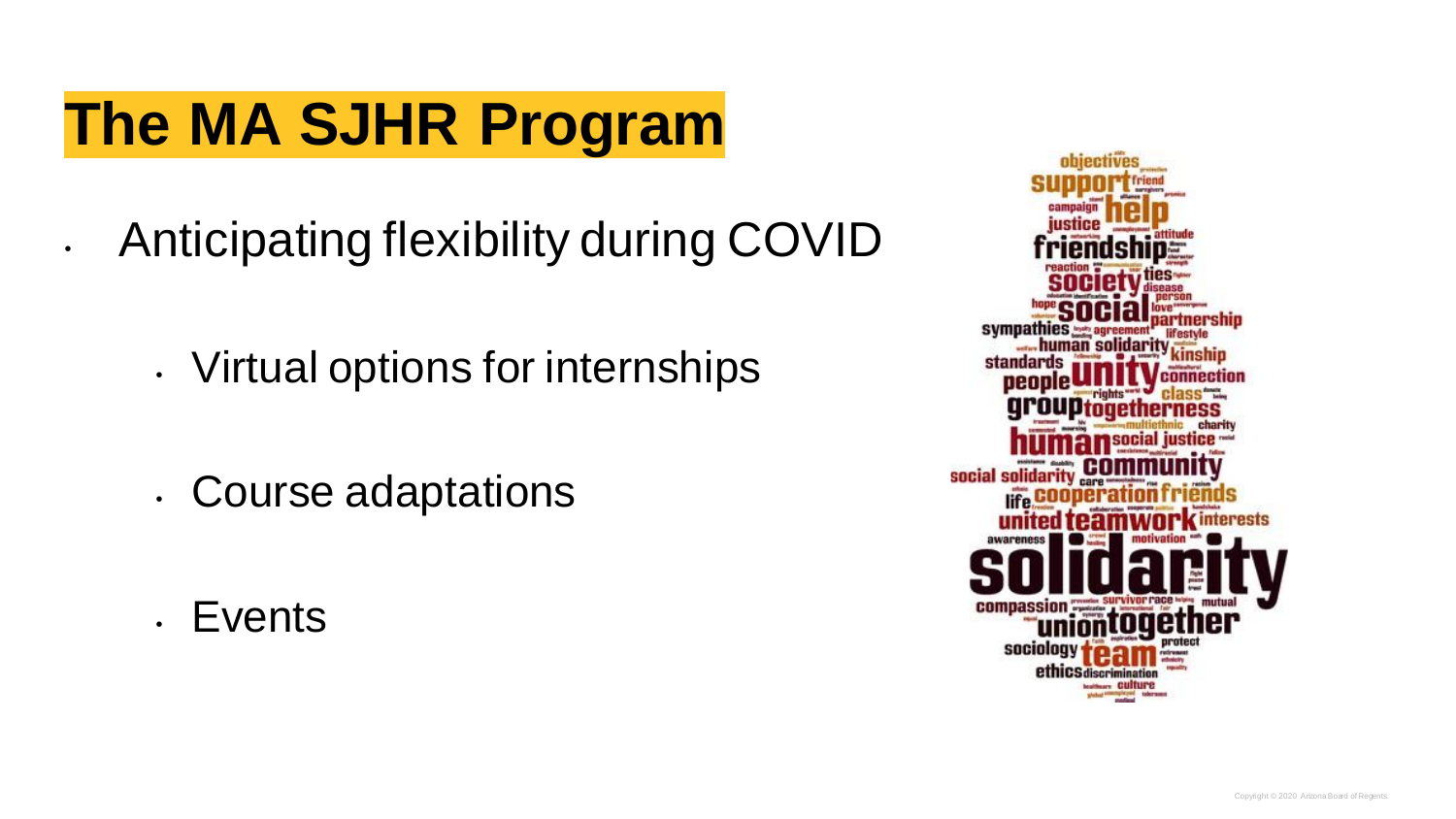- 'Justice Briefings'
	- Monthly brown bags
	- Faculty and Students
		- Sign up on Google calendar



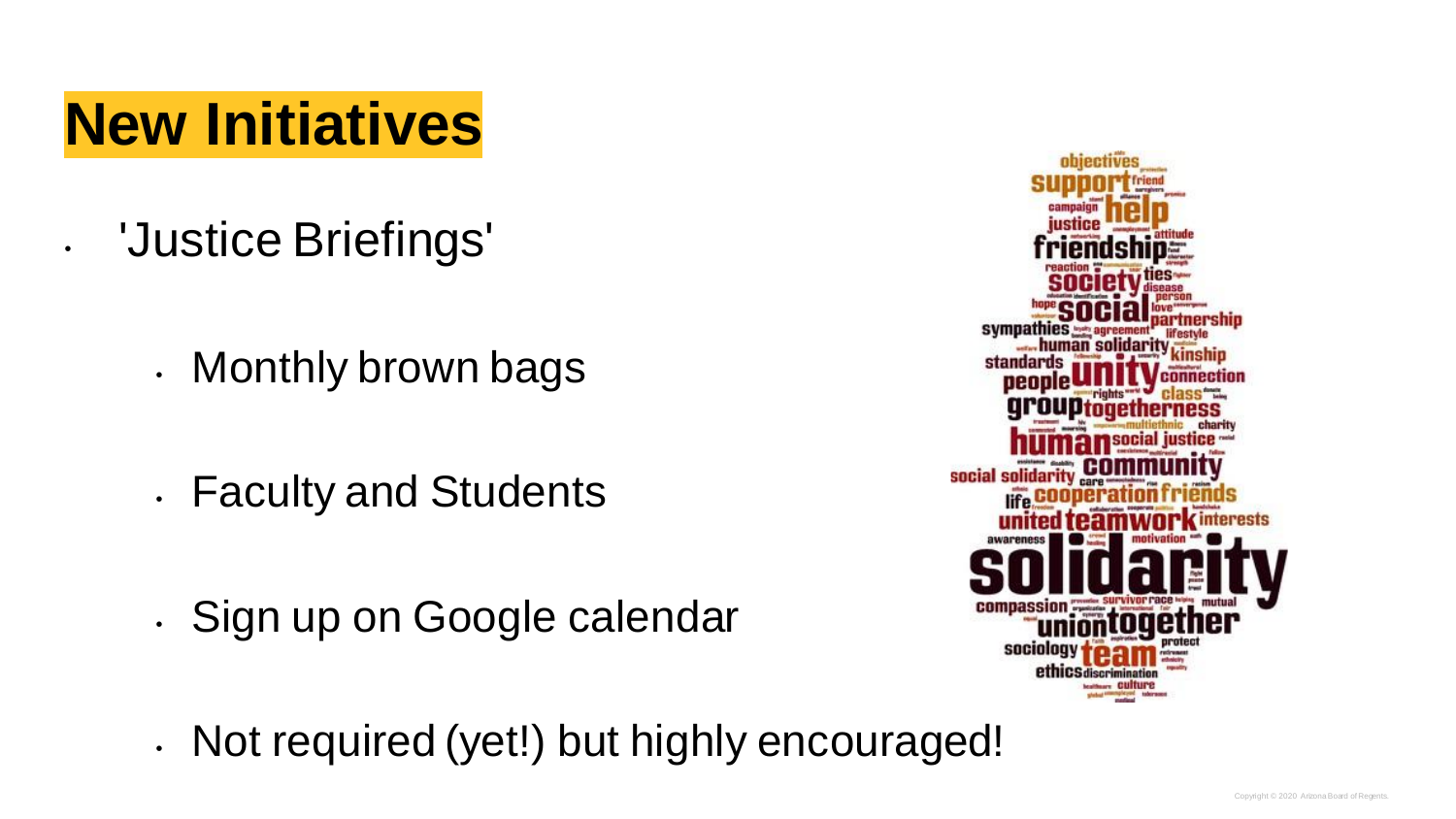• SJHR Graduate Mentors

- Second year students in good standing
- Voluntary peer-mentoring
- Community building
- Professional development

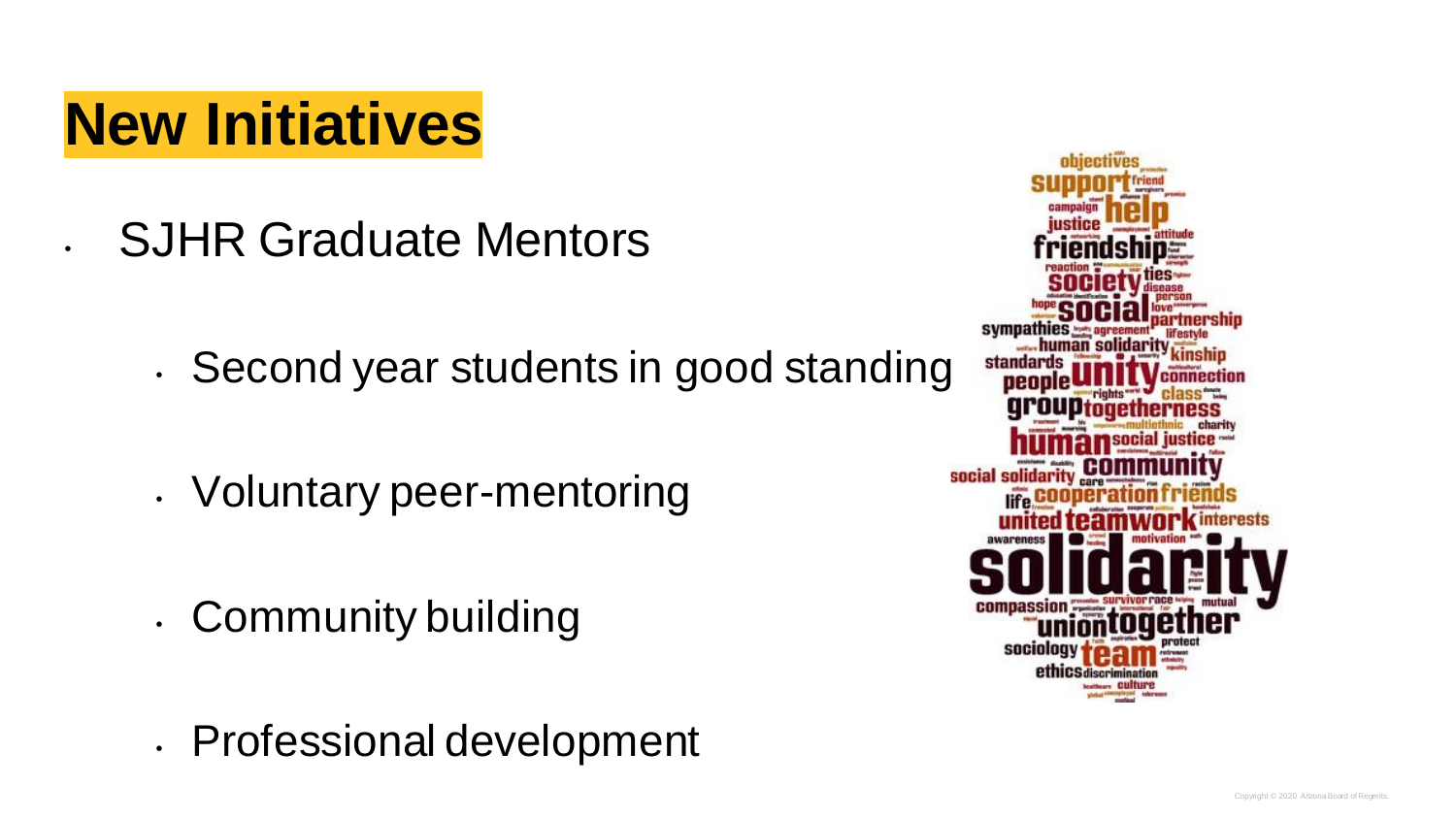• [Global Human Rights Hub](https://newcollege.asu.edu/global-human-rights-hub)

**[GHR Graduate Fellows Application](https://newcollege.asu.edu/global-human-rights-hub/fellows-program)** 

- Blogging on human rights issues
- Networking, mentorship, experience

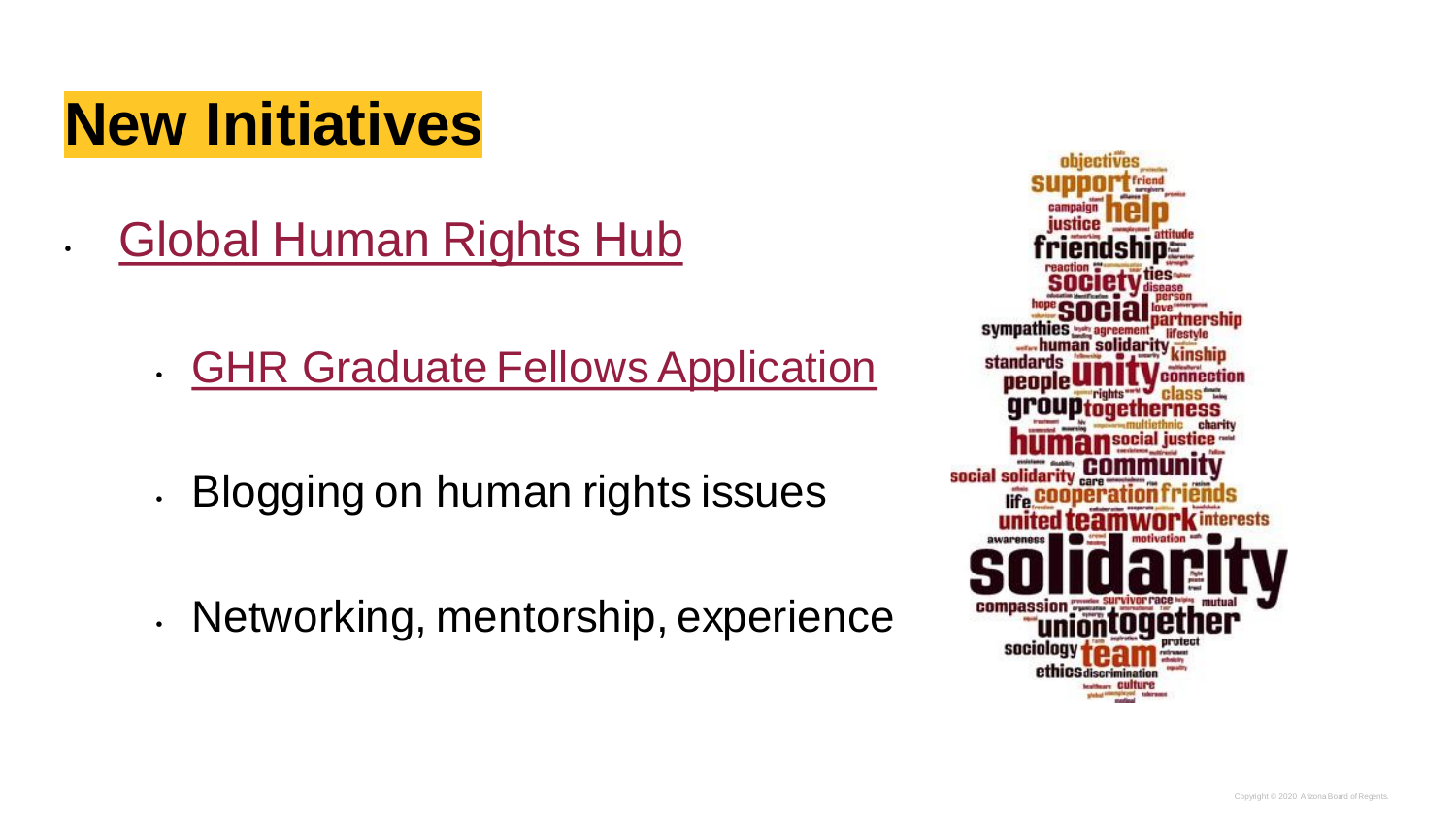• SJHR Newsletters (bi-annually)

• Coming soon:

• E-blasts (bi-weekly)

• Social media (Twitter, Facebook)

social solida sociolo

*Spotlighting faculty and students!*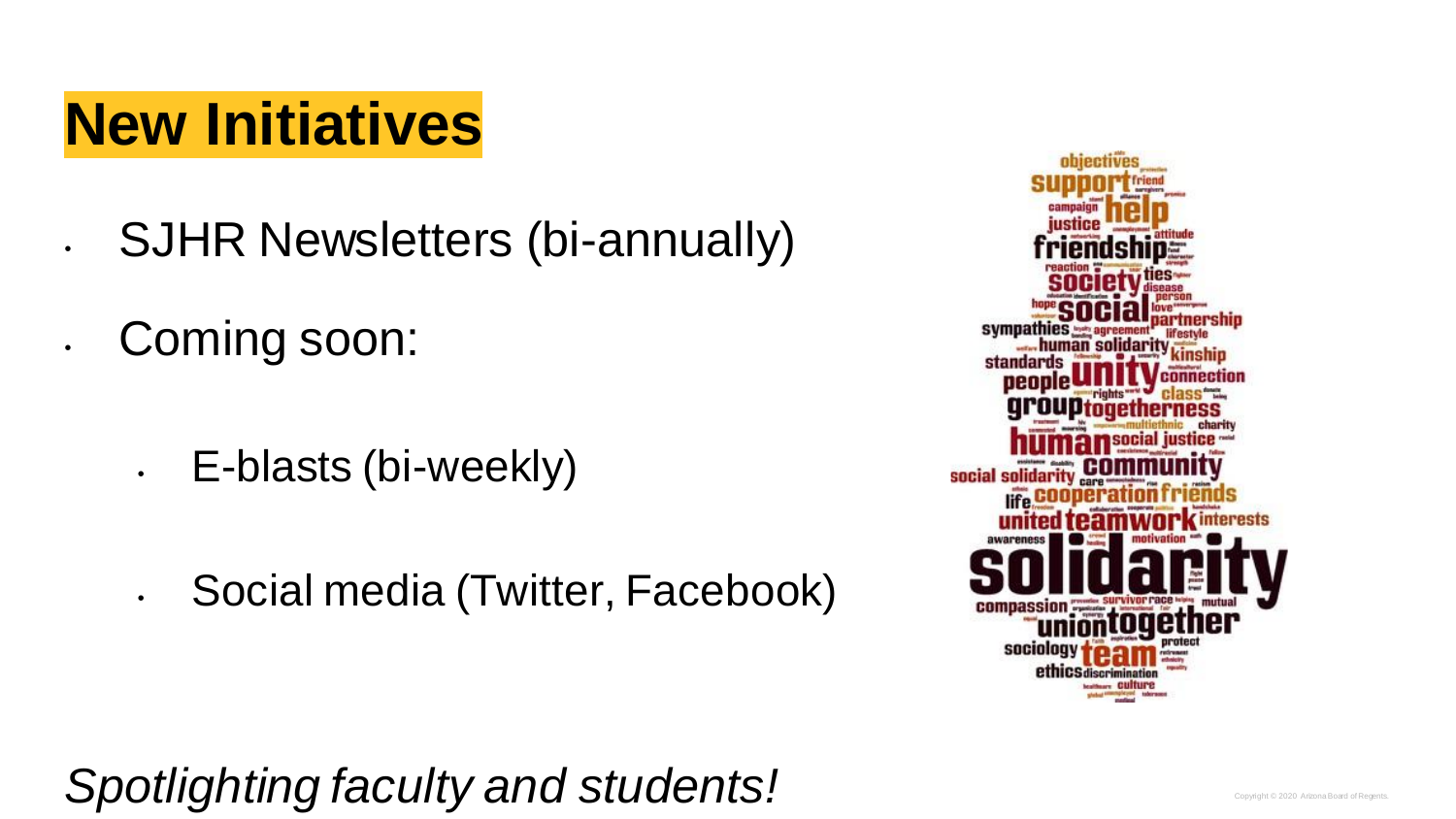### **Special Events**

- Internship Workshop
	- September 23, 12:30 2:00 PM (Zoom)
- Racial Justice Series
	- Townhall: September 30, 1:00 2:00 PM
	- Community Roundtable: November 18, TBA

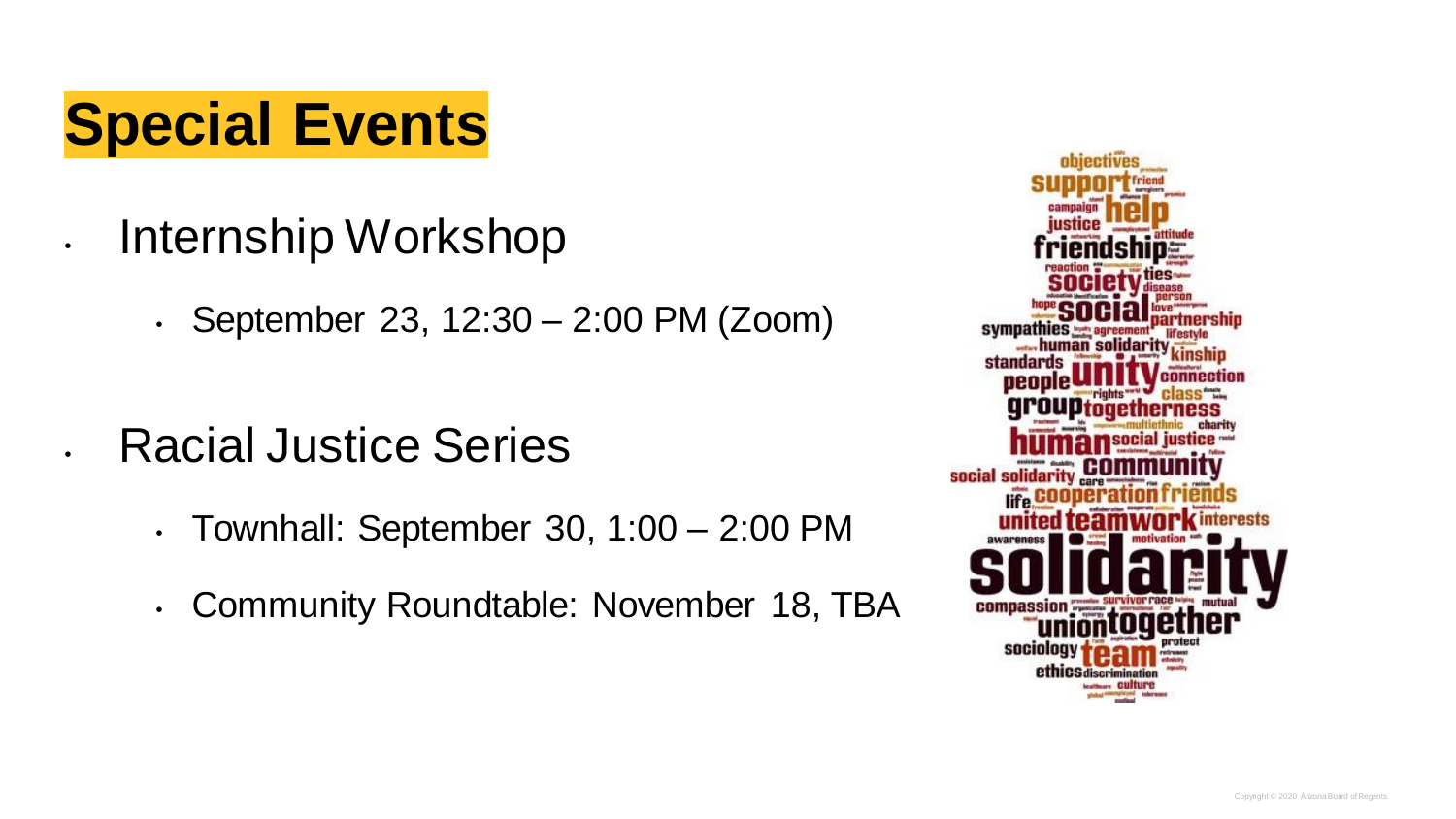**Special Events**

• *Bring Your Ideas!! It's Your Program!!*

• Film viewing parties and discussion?

• Invited Speakers?

• SJHR Socials and Community Events?

social solid sociol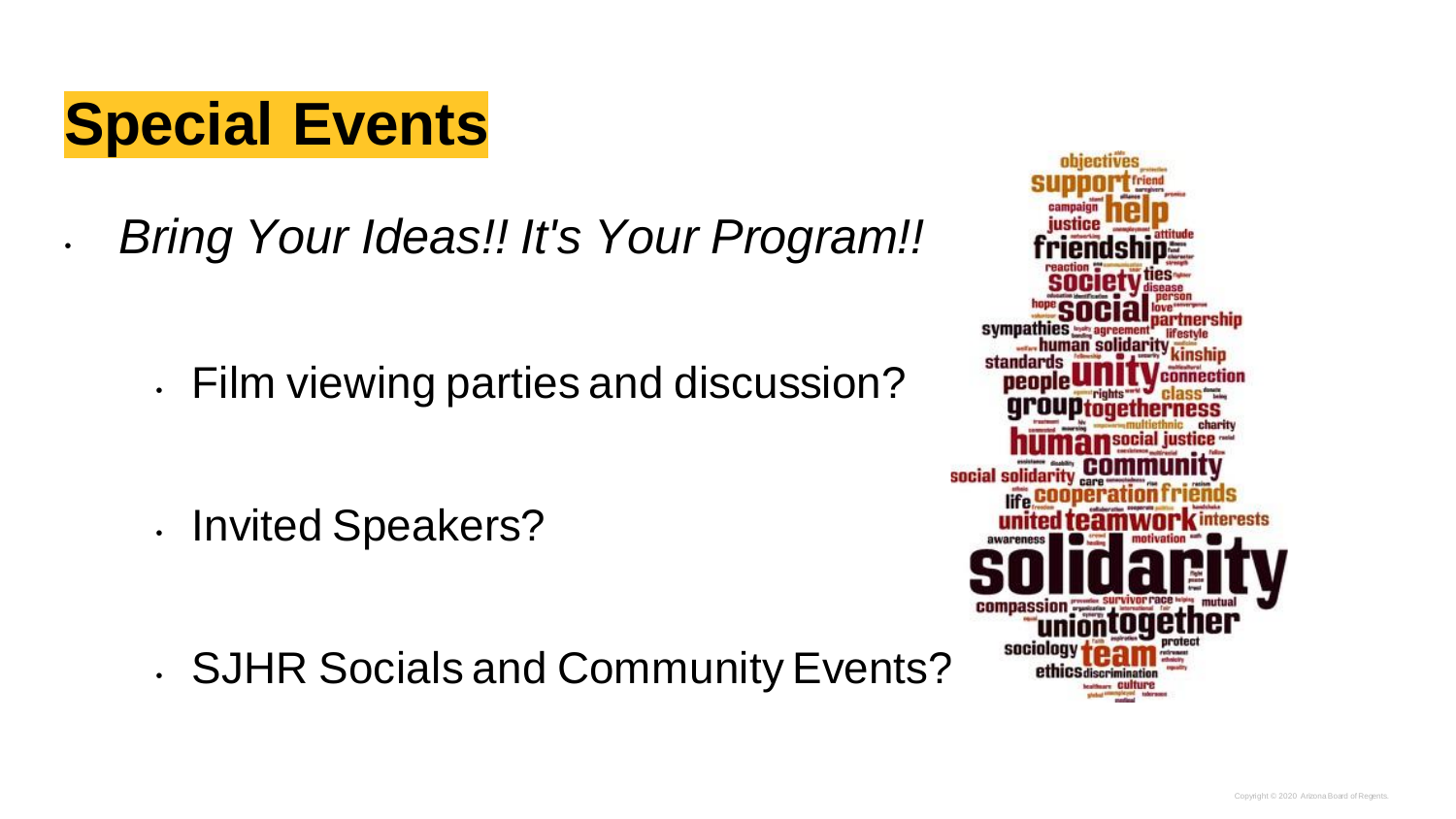

#### **Dr. Duku Anokye**

Associate Professor of African Language Literature and Culture Collaborates with SJHR in providing internships on human trafficking and asylum-seeking refugees (JHR 584). Research focus on African Diaspora orality and literary practices, folklore, discourse analysis and oral history. Fun fact—is entering 48th year of teaching at the University level.



#### **Dr. Natasha Behl**

Associate Professor of Political **Science** Teaches JHR 525: Feminist Action Research, JHR 591: Navigating Academia as a Raced and Gendered Space. Research focuses on gender and race in liberal democracies.



#### **Dr. Allan Colbern**

Assistant Professor of Political **Science** Teaches JHR 500 (ground and online) and JHR 525 (online) Studies focus on American Politics, Citizenship, Federalism, Immigration and Civil Rights. Fun fact—recently had a son born 4/18/20 and enjoys running trail races ranging from 50-100 miles.

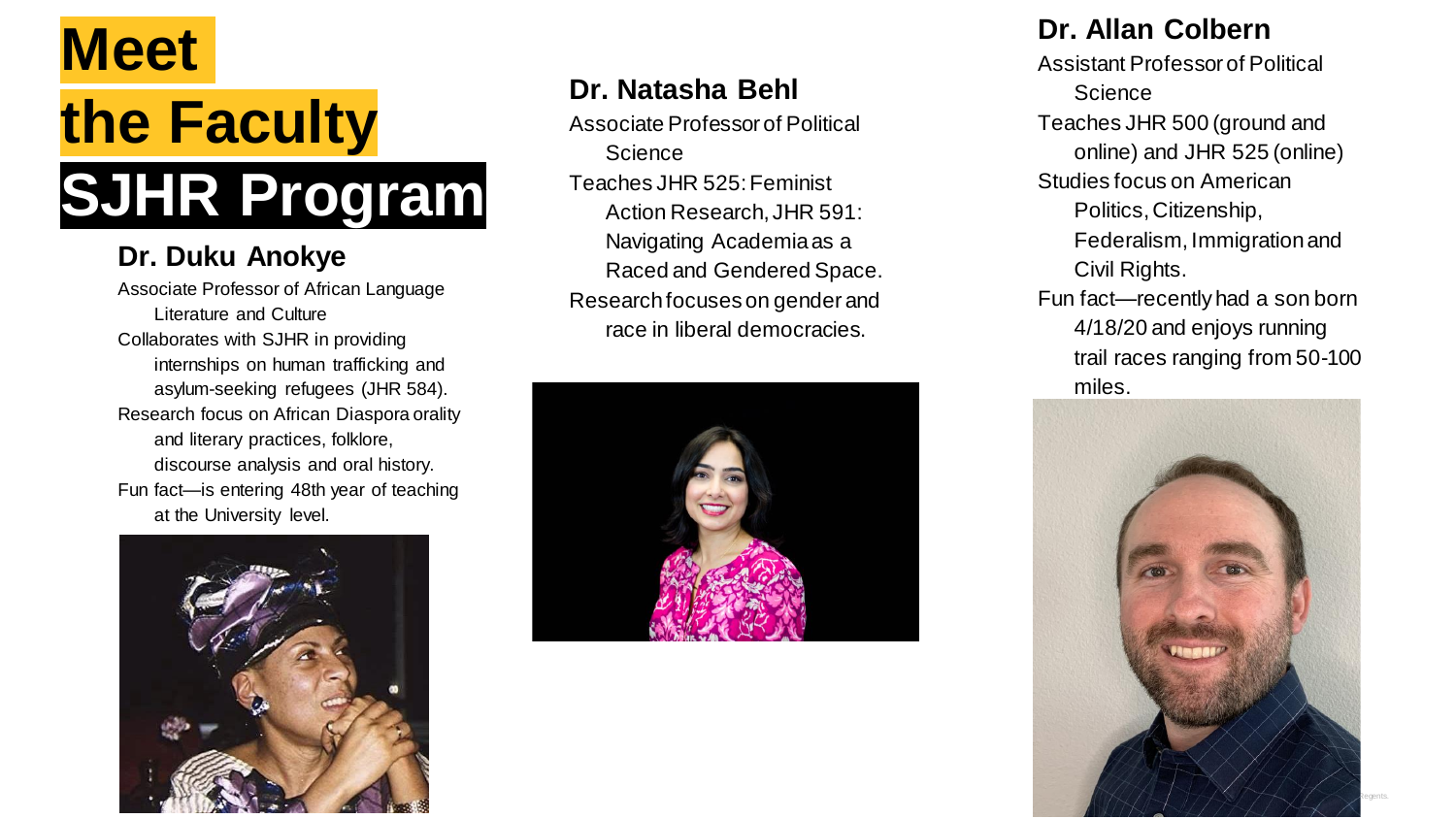

#### **Dr. Audrey Comstock**

Assistant Professor of Political Science Teaches JHR 100: Intro to SJHR, JHR 200: Human Rights Data, JHR 598: International Law & Organizations Research interests include International Law, the UN, Human Rights, Peacekeeping, and LBGTQ+ Rights.

Fun fact—studying abroad in China was a life changer!



#### **Dr. Malay Firoz**

Assistant Professor of Anthropology Teaches JHR 598: Migration, Asylum, Refugees Research focuses on the politics of "resilience based" approaches to humanitarian aid and explores the intersections between humanitarianism, ethics and forced migration in the Middle East.

Fun fact—is a photographer and major tech enthusiast!



#### **Dr. Kendall Funk**

Assistant Professor of Political **Science** Teaches JHR 598: Women, Power and Politics, Spring 2021. Studies the causes and consequences of women's political representation, with an emphasis on representation in Latin America. Fun fact—is a first-generation

college graduate.

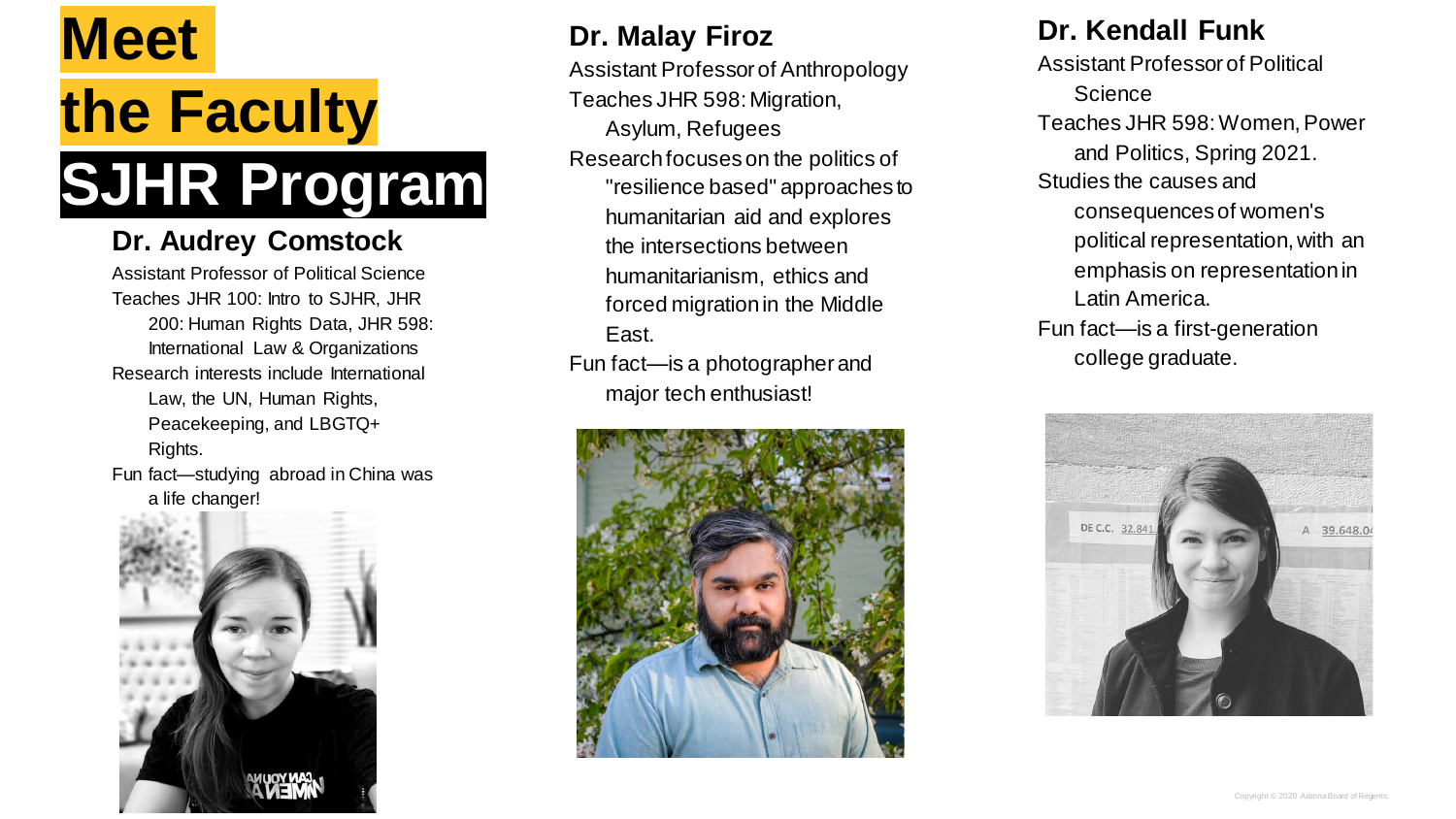

#### **Dr. Nisa Goksel**

Assistant Professor of Sociology Teaches JHR 525: Action Research (Spring 2021, o-program). Specializes in gender and sexuality, feminist and women's movements in the Middle East, war, violence and peace-making, migration, displacement and diaspora studies. Fun fact—has visited coffee shops in Istanbul where one's fortune is read from a coffee cup.



#### **Dr. Jide James-Eluyode**

Faculty Associate

Teaches JHR 510: Problem-Based Seminar and JHR 506: Grant **Writing** 

Studies focus on human rights, indigenous peoples' rights and development issues.

Fun fact—enjoys music, traveling and playing and watching basketball and soccer.



#### **Dr. Julie Murphy-Erfani**

Associate Professor of Political **Science** Teaches JHR 510: Problem-Based Seminar, JHR 584 Asylum Italy/and Greece internship, JHR 598: Global Justice. Most recent work combines nonbinary thought with applied work and action to enhance the agency of asylum seekers. Fun fact—has directed about 30 SJHR MA students who have engaged directly with asylum seekers from across the globe.

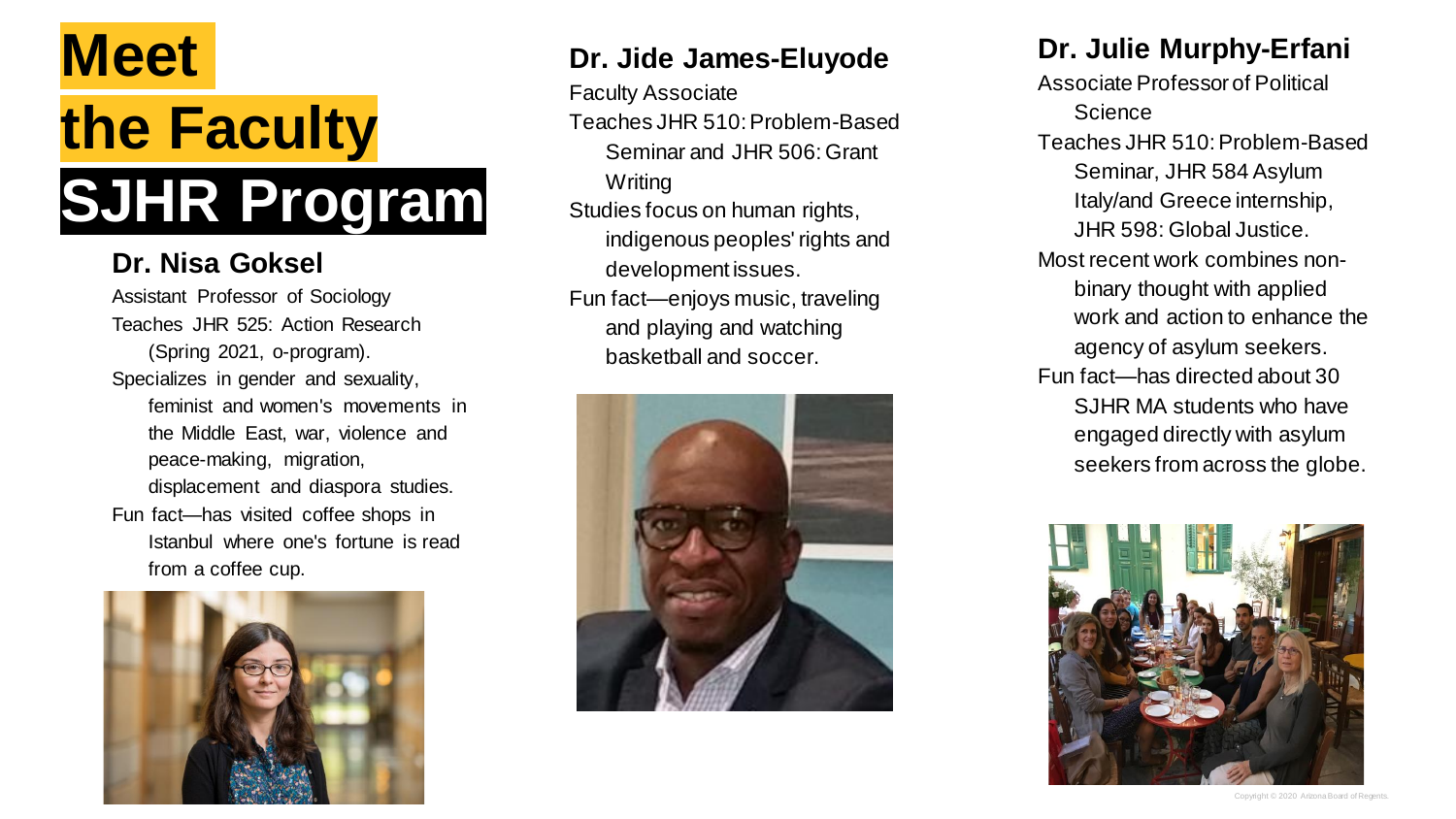### **Meet the Faculty**

# **SJHR Program**

#### **Dr. Majia Nadesan**

Professor of Communication **Studies** Studies biopolitics (politics of the governance of life), risk/ crisis, power and dis/ability. Fun fact—has her own

blog: [http://majiasblog.blogpost.](http://majiasblog.blogpost.com/) com/



#### **Dr. Tricia Redeker-Hepner**

Associate Professor of Anthropology and MA SJHR Director Teaches JHR 525: Action Research,(Spring 2021) Research focus on Northeast Africa/Great Lakes, refugees/ asylum, human rights, transitional justice, anthropology of forensic interventions, militarism, and conflict/peace.

Fun fact— dreams of becoming a motorcycle mechanic.



#### **Dr. Amit Ron**

Associate Professor of Political **Science** 

Research focus in political theory, democratic theory, political economy, ethics, transnational democracy.

Fun fact—During the first Gulf War, was the Israeli liaison in command of an American patriot GA missile unit that shut down the first Iraqi missile that targeted Israel.

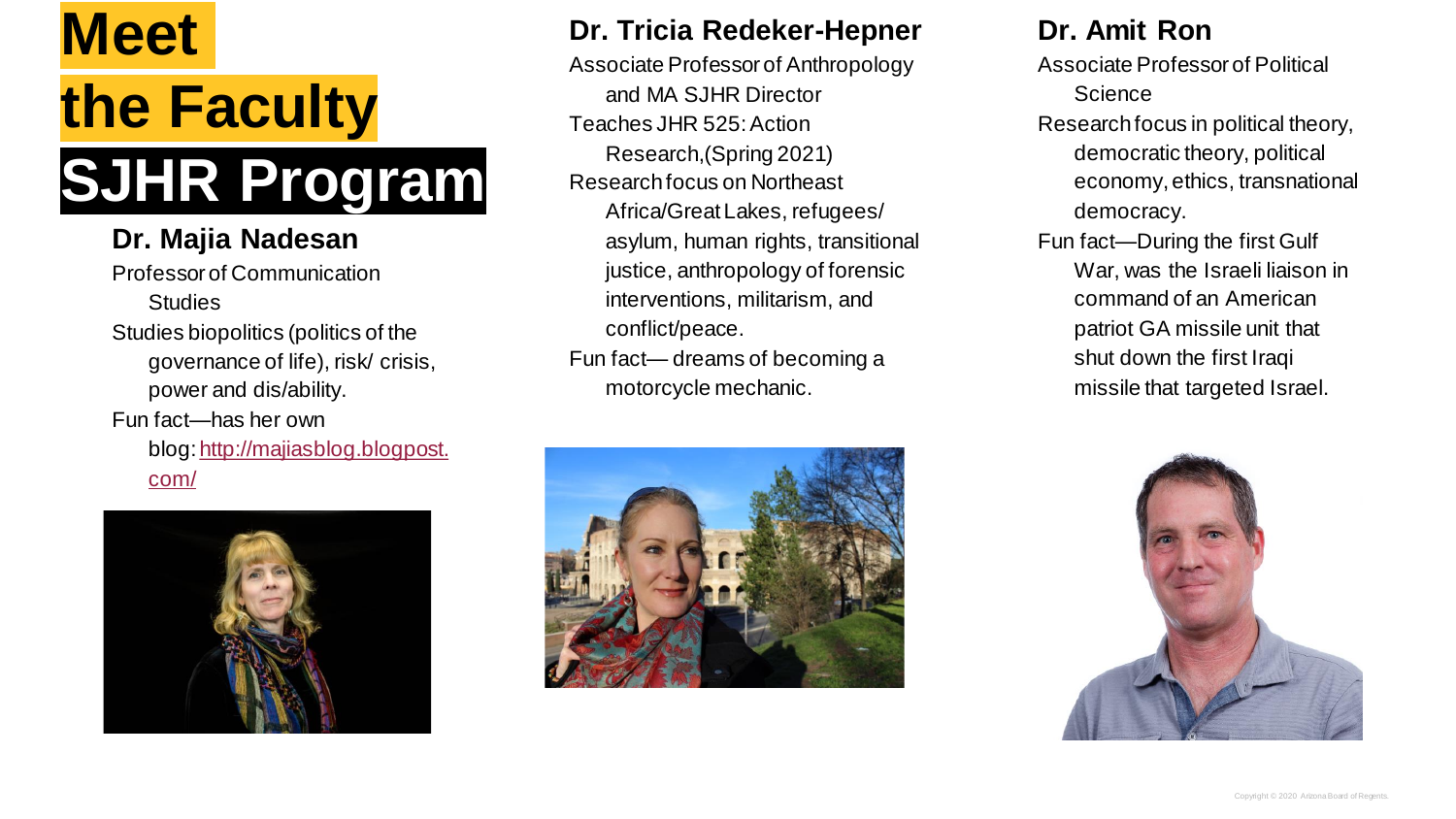

#### **Dr. Julia Sarreal**

Associate Professor of History & Latin American Studies Teaches JHR 441: Latin America & the World Economy. Research focus in socioeconomics, using quantitative and qualitative analysis that takes a new approach to ethnohistory. Fun fact—was born in Panama.



#### **Dr. Heather Smith-Cannoy**

Associate Professor of Political **Science** Teaches JHR 305: Theory and Practice of SJHR, JHR 598: Gender-based Violence and Sex Trafficking, JHR 598: Human Rights & International Law. Work focuses on human rights and international law, with a focus in sex trafficking, women and

children's rights, International Criminal Court and statelessness. Fun fact—is an over-the-top lover of dogs!



#### **Dr. Emily Springer**

Postdoctoral Scholar in Sociology Teaches JHR 500: Research Methods.

- Research invloves complex organizations, international development, quantification, gender and intersectionality, disruptive technologies.
- Fun fact—is a Microsoft certified professional and has worked as a software consultant.

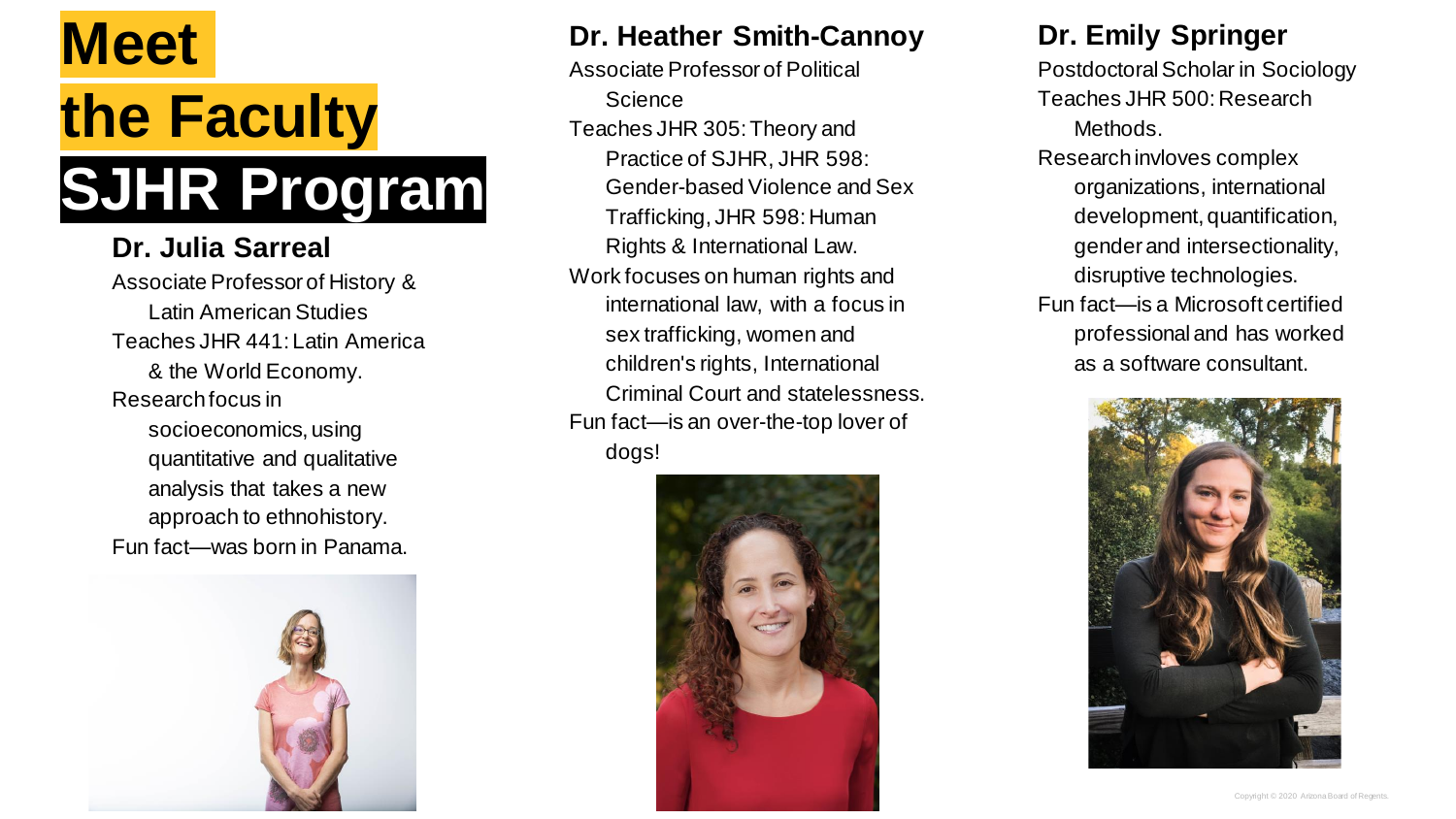

#### **Dr. Eric Swank**

Associate Professor of Practice Teaches Race and Sexuality in Social Justice Movements.

Research focuses on hierarchies,

discrimination and agency, with a focus in minority stress, sexual prejudice, and participation in queer, antiracist and feminist movements.

Fun fact—Runs "NCUIRE" the New College program that fosters undergraduate research.



#### **Dr. Shawn Walker**

Assistant Professor of Critical

Data Studies and Information **Science** 

Research focuses on social media and social movements.

Serves on several SJHR student committees.

Fun Fact—has a deaf and blind dog and together form a certified dog therapy team.



#### **...And Many Others!**

Faculty throughout SSBS and New College offer courses that can count for JHR credit.

Their expertise and networks can enhance your training, research and applied work!

Faculty serve as advisers, mentors, and committee members for theses and applied projects.

Please check the Advising Page of the MA SJHR website for updated information about faculty and course offerings. Reach out – faculty are here for you!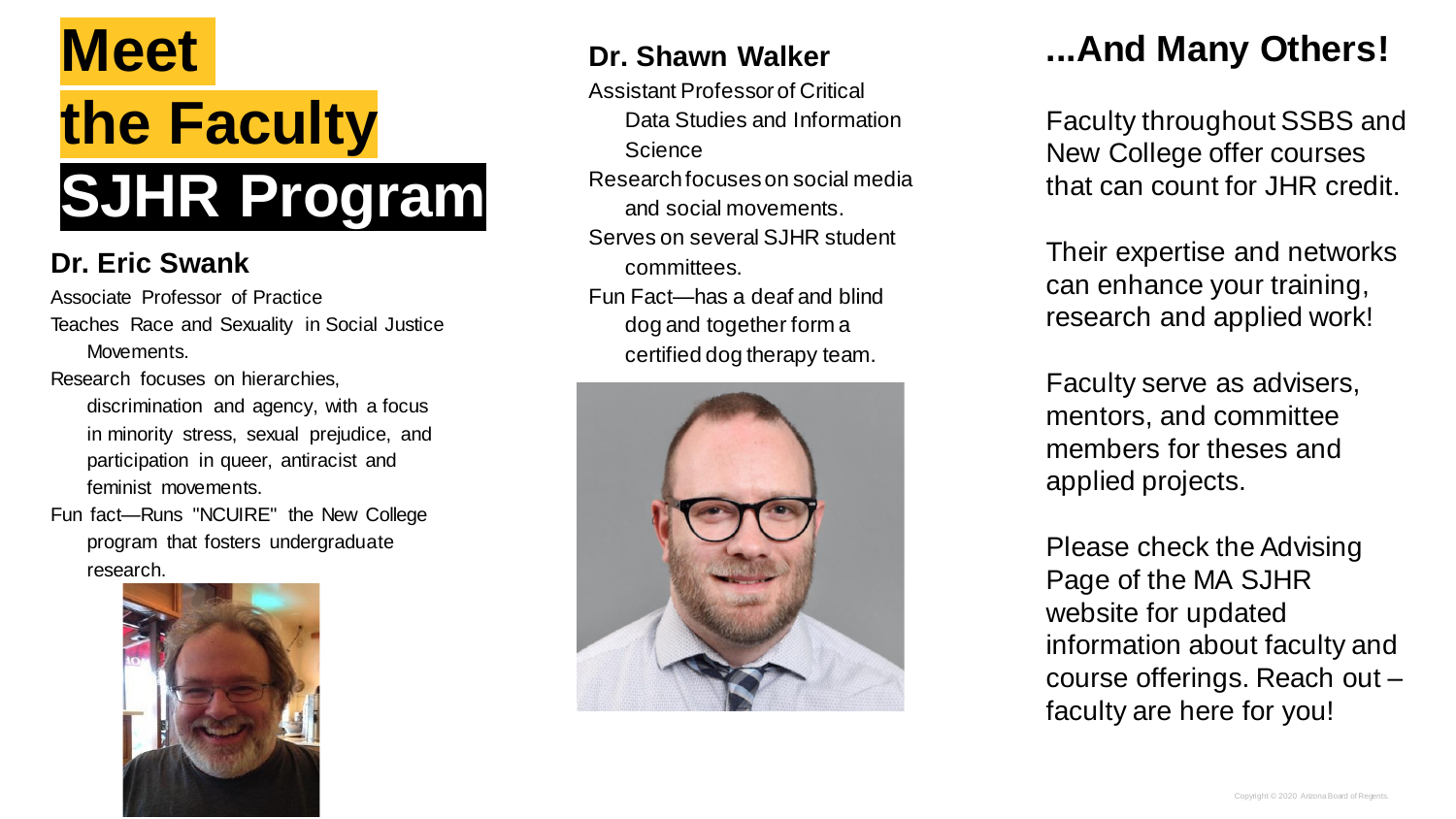### **SJHR Graduate Services Assistant-Ella Burrus**



- BA in Political Science and Minor in Communications May 2017
- First semester MA SJHR Spring 2018
- Proud Barrett Alumni
- Faithful student of West campus
- Experienced TA and undergraduate writing tutor (2014-2017)
- Contact info: ella.burrus@asu.edu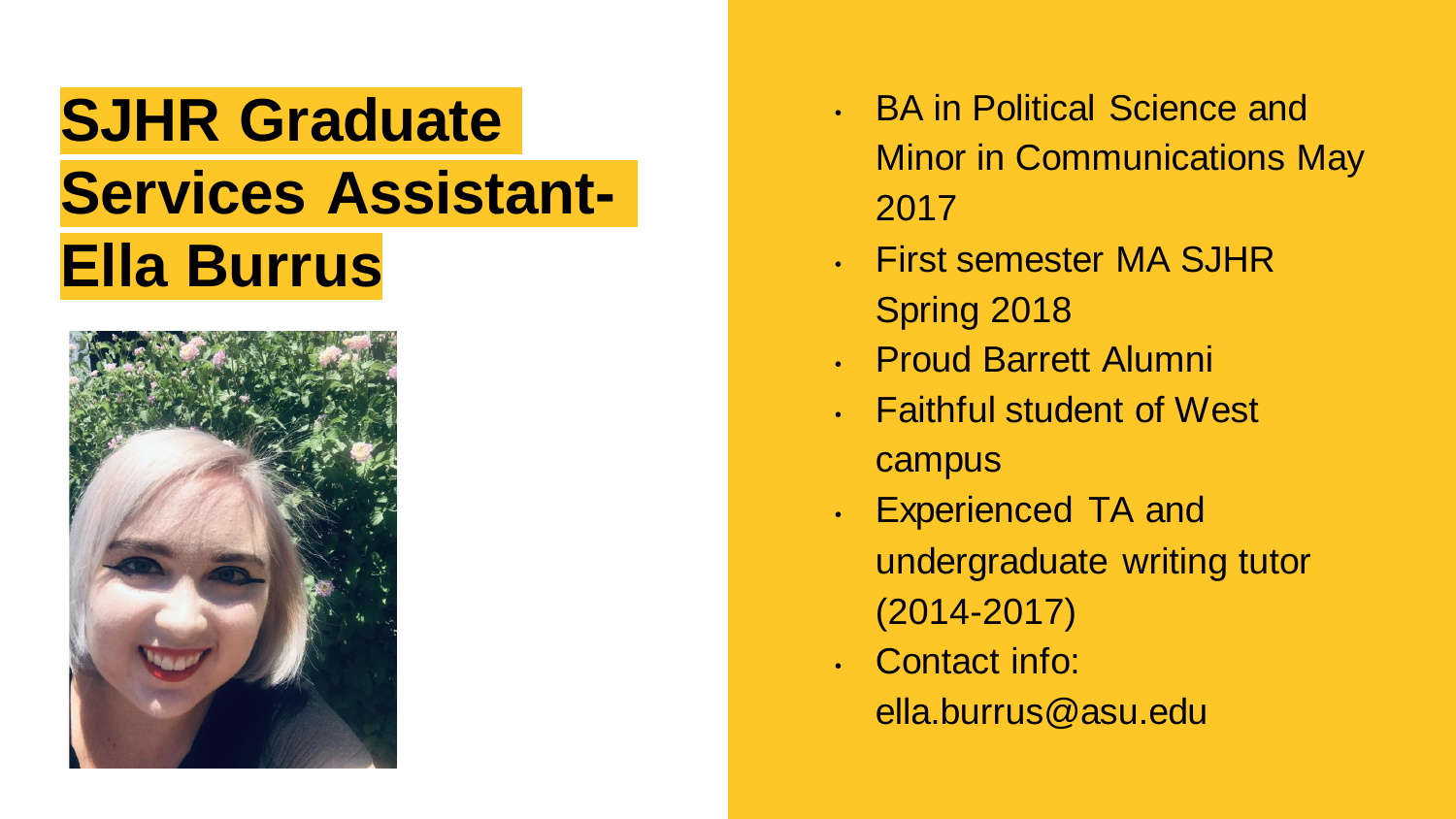### **Student Introductions**

• Current/Returning Students

• New Students

*Tell us your name, where you're from,*

*And what you are passionate about!*

social soli socio